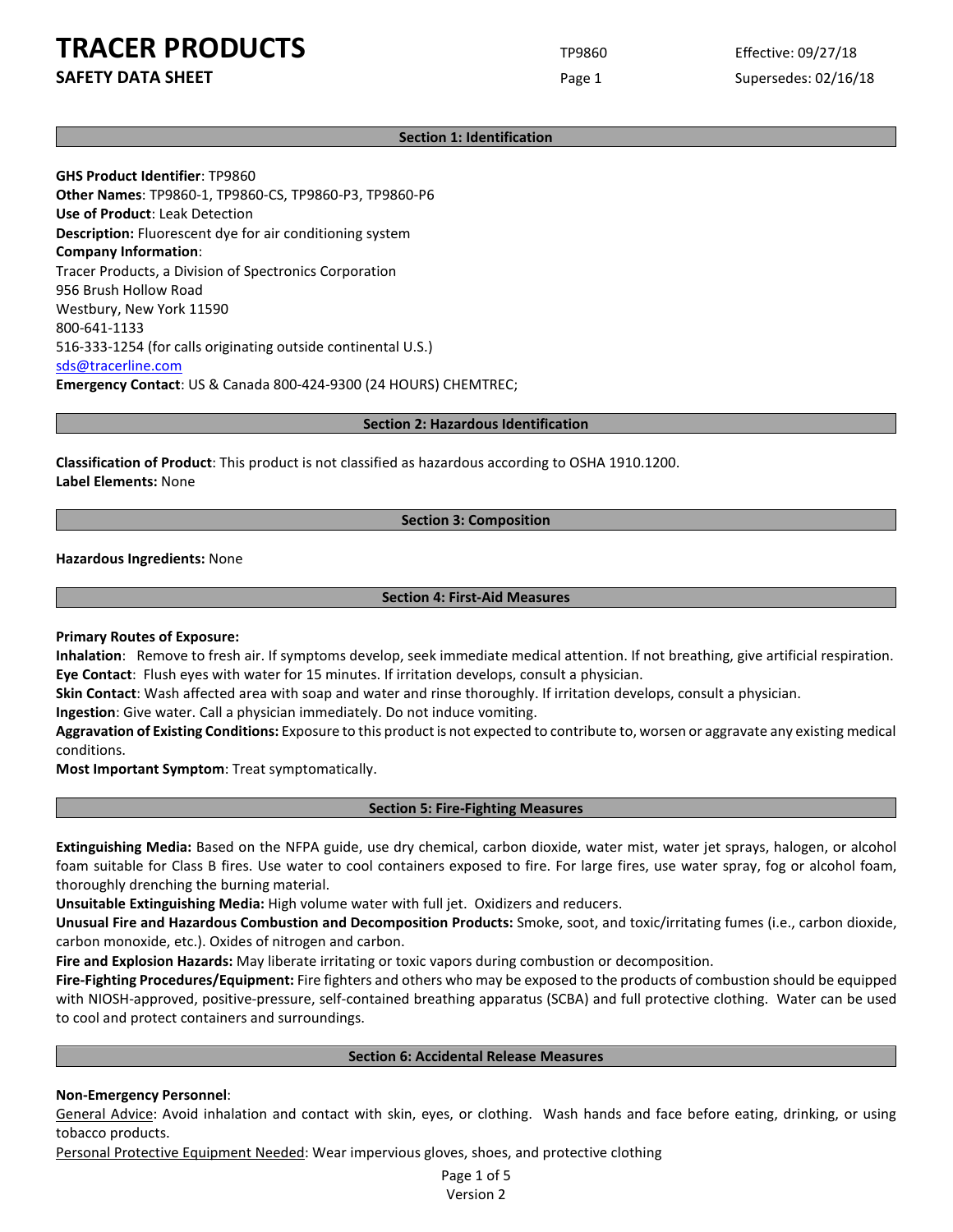**SAFETY DATA SHEET** SUPERFOUR CONSUMING THE Page 2 Supersedes: 02/16/18

#### **Emergency Personnel**:

Suitable Protective Gear: Wear impervious gloves, shoes and protective clothing.

#### Unsuitable Protective Gear: Not Applicable

**Environmental Precautions**: Prevent any contamination of local soils and water supply. Prevent ground water infiltration or any ground penetration. Avoid the spreading or entering into watercourses by using sand, soil, or other types of barriers. If contamination into water course or sewage system, alert appropriate authorities.

#### **Containment/Clean-up Methods**:

Containment & Recovery of Product: Contain with absorbent material, such as clay, soil, universal binding medium, or any commercially available absorbent. Shovel reclaimed dye and absorbent into a recovery or salvage drums for disposal. For larger spills, transfer to a salvage tank for recovery or safe disposal. Any residues should be treated like a small spill. This is not a RCRA hazardous waste per Title 40 CFR 261. Stop material from contaminating soil, or from entering sewers or bodies of water. For larger spills, transfer to a salvage tank for safe recovery/disposal. Residues are treated as small spills.

Disposal**:** Either incinerate or land fill in accordance with applicable local, state and federal regulations.

## **Section 7: Handling and Storage**

**Handling Precautions:** Use product only in well ventilated areas. Avoid breathing in mists or vapors from a heated product. Avoid formation of mists. Avoid heating product near flash point. Avoid prolonged or repeated contact with skin. Handle in ambient temperature.

**Storage Conditions:** Store in a cool, dry, well-ventilated area away from heat, ignition sources, and direct sunlight. Always keep containers tightly closed. Store away from oxidizing and reducing agents.

**Personal Hygiene:** Wash hands before breaks and at the end of the work day. Do not carry cleaning clothes used to absorb product in clothing. General hygiene measures for chemicals apply.

**Empty Container Precautions:** Do not reuse empty container for any purpose.

#### **Section 8: Exposure Controls/Personal Protection**

**Occupational Exposure Limits**: No exposure limits have been established for this product.

**Biological Exposure Limits**: No data available

**Engineering Controls/Ventilation**: Maintain airborne concentrations below the established exposure limits by providing adequate ventilation. General (dilution) ventilation should be acceptable. Additional local exhaust ventilation is recommended where dusts, mists or vapors may be released.

#### **Personal Protective Equipment**:

Respiratory Protection: Avoid breathing vapor and/or mist. If occupational exposure limits are exceeded wear NIOSH/OSHA approved equipment. Use a respiratory protection fitted with a combination filter A-P3 for short term use. High airborne concentrations may necessitate the use of self-contained breathing apparatus (SCBA) or a supplied air respirator. Respiratory protection programs must be in compliance with 29 CFR 1910.134.

Skin Protection: Wear protective clothing and appropriate impervious gloves.

Eye Protection: Wear safety goggles with peripheral coverage approved to EU Standard EN 166, AS/NZS 1337. An eye wash facility should be readily available.

Hand Protection: When in contact with material, be sure to use proper gloves approved to standards (Europe: EN 374, U.S.: F739, & AS/NZS: 2161). Gloves made from neoprene, nitrile or butyl rubber may provide suitable chemical protection.

Hygiene Measures: Wash thoroughly after handling, especially before eating, drinking, smoking, or using restroom facilities.

## **Section 9: Physical and Chemical Properties**

**Physical State**: Liquid **Appearance**: Amber **Odor**: Mild **Odor Threshold**: No data available **pH**: No data available **Melting/ Freezing Point**: No data available **Boiling Point**/**Boiling Range**: >392° F (200° C) **Flash Point**: Greater than 305° F (152° C)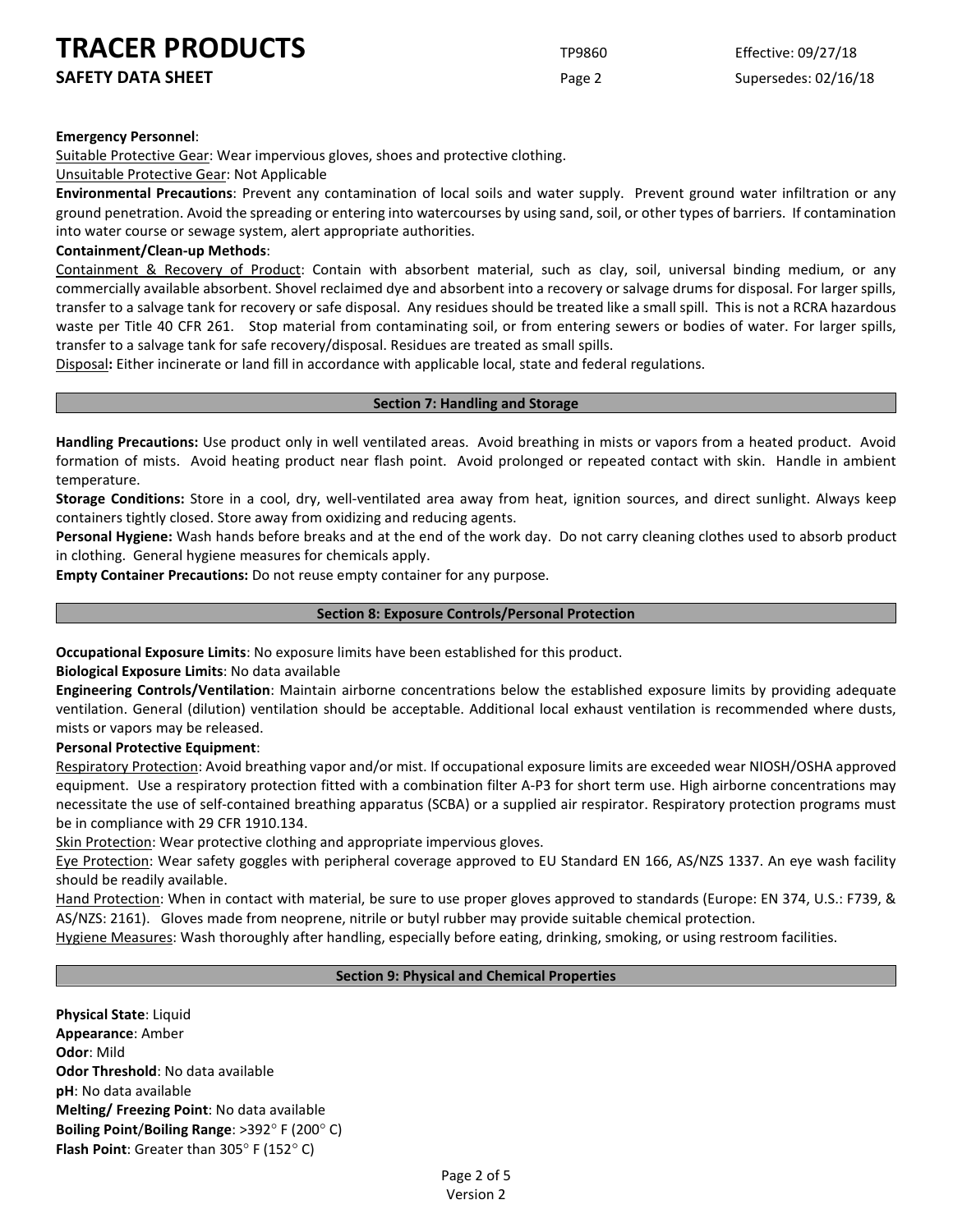**SAFETY DATA SHEET** SUPERFOUR Page 3 Supersedes: 02/16/18

**Evaporative Rate**: No data available **Solid/Gas Flammability**: No data available **Upper/Lower Explosive Limit**: No data available **Vapor Pressure 68**° **F (20**° **C)**: <0.01 mmHg @ 20° C **Vapor Density (Air=1)**: No data available **Relative Density**: 0.9775 **Solubility in Water**: Insoluble **Partition Coefficient: n-octanol/water**: No data available **Auto-ignition Temperature**: No data available **Decomposition Temperature**: No data available **Viscosity at 40°C: 26.5cSt** Viscosity at 100°C: No data available

## **Section 10: Stability and Reactivity**

**Reactivity**: This product is non-reactive under ambient conditions

Stability: Stable under normal conditions of use. Can decompose slowly with localized heating over 300°C

**Conditions to Avoid**: High temperatures & a source of ignition. Toxic fumes may be released if product is heated above decomposition point.

**Incompatible Materials**: Strong Acids, Strong oxidizing agents, and Reducing agents

Hazardous Decomposition Products: In the event of combustion, CO and CO<sub>2</sub> will be formed.

**Hazardous Polymerization**: Will not occur

## **Section 11: Toxicological Information**

| Oral LD <sub>50</sub>       | Rat    | >3,815            |  |
|-----------------------------|--------|-------------------|--|
| Dermal LD <sub>50</sub>     | Rabbit | >2,000            |  |
| Inhalation LC <sub>50</sub> | Rat    | No data available |  |
| Eye Irritation              | Rabbit | Not an Irritant   |  |
| Skin Irritation             | Rabbit | Not an Irritant   |  |

**Carcinogenicity**: According to ACGIH, IARC, NTP, and OSHA, this product is not a hazardous carcinogen to humans.

**Sensitization:** This product is not classified as a sensitizer

**STOT-single exposure**: This product is not classified as a specific organ toxicant

**STOT-repeated exposure**: This product is not classified as a specific organ toxicant

**Genetic Toxicity:** This product is not classified as a genetic toxin

**Aspiration Hazard**: This product is not classified as an aspiration hazard

**Likely Routes of Exposure**: Eyes, skin and respiratory tract **Symptoms**:

Eye Contact: May cause mild irritation Skin Contact: May cause mild irritation Inhalation: May cause mild irritation Ingestion: May cause mild irritation

## **Section 12: Ecological Information**

## **Toxicity**:

| Fish LL <sub>50</sub> 96hr mg/l        | >1,000            |  |
|----------------------------------------|-------------------|--|
| Crustacean LL <sub>50</sub> 96hr. mg/l | No data available |  |
| Algae NOEL 72hr. mg/l                  | No data available |  |

**Persistence & Degradability**: No data available **Bioaccumulation Potential**: No data available **Mobility in Soil**: No data available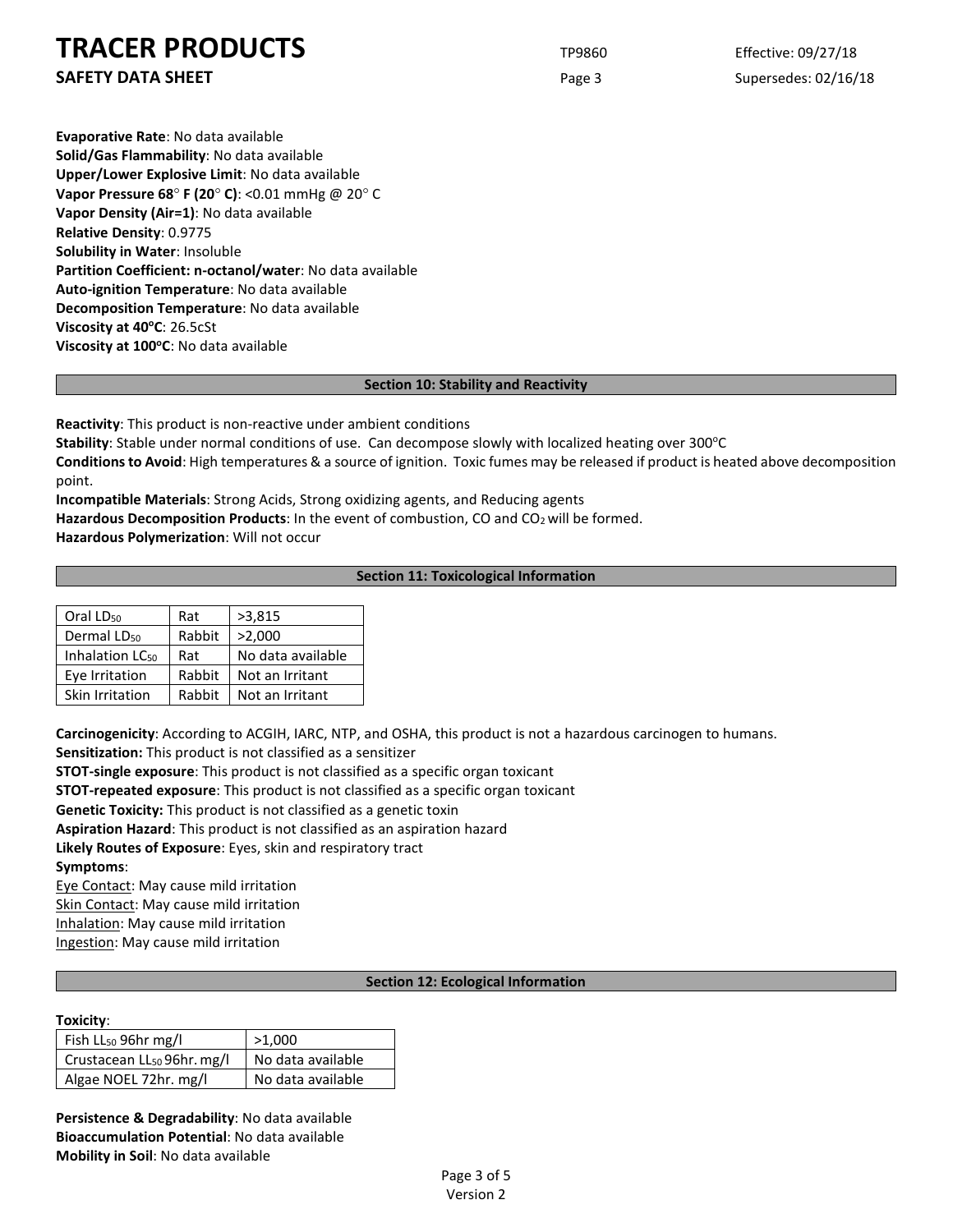**SAFETY DATA SHEET** SUPERFOUR SAFET ASSEMBLY 2000 For the Page 4 Supersedes: 02/16/18

#### **Section 13: Disposal Considerations**

**General Statements:** Federal regulations may apply to empty container. State and/or local regulations may be different. **Disposal:** Recover or recycle if possible, otherwise, dispose of in accordance with all local, state, and federal regulations. Sewage disposal is discouraged

**Special Instructions:** Be sure to contact the appropriate government environmental agencies if further guidance is required. Do not remove labels from container until container is cleaned properly. Containers can be reused or disposed of by landfill or incineration if appropriate to local law. Water with cleaning agents is required

**Hazardous Waste Number:** Not a RCRA hazardous waste

#### **Section 14: Transportation**

**General Comments**: This product is not classed as hazardous or regulated for transport under 49 CFR, IATA/ICAO, or IMDG **49 CFR:**

**DOT Shipping Name:** Not Regulated **DOT Label:** Not Applicable **DOT Identification No.:** Not Applicable; Nonregulated shipments by air under 49 CFR, IATA/ICAO AND IMO **UN Proper Shipping Name:** Not Applicable **Transport Hazard Class:** Not Applicable **Packing Group:** Not Applicable **Classification Code:** Not Applicable **Transport by Road/Rail (ADR/RID): Environmental Hazard:** Not Applicable **Tunnel Restriction Code:** Not Applicable **Transport by Sea (IMDG): Marine Pollutant:** Not Applicable **Environmental Hazard:** Not Applicable **Transport by Air (IATA): Special Precautions for User:** Unless otherwise specified, general measures for safe transport must be followed **Transport in Bulk:** Non-dangerous material according to transport regulations

#### **Section 15: Regulatory Information**

**Inventory Status:** 

| Inventory                                                                     | <b>Status</b>                      |
|-------------------------------------------------------------------------------|------------------------------------|
| <b>U.S. TSCA Inventory</b>                                                    | Listed                             |
| <b>Canadian Domestic Substances List (DSL)</b>                                | One or more ingredients not listed |
| <b>Australian Inventory of Chemical Substances (AICS)</b>                     | One or more ingredients not listed |
| <b>European Inventory of Existing Commercial Chemical Substances (EINECS)</b> | One or more ingredients not listed |
| Japan Inventory of Existing and New Substances (ENCS)                         | One or more ingredients not listed |
| <b>Korea Existing Chemical Inventory (KECI)</b>                               | One or more ingredients not listed |
| <b>China Inventory of Existing Chemical Substances (IECSC)</b>                | One or more ingredients not listed |
| <b>Philippine Inventory of Chemicals (PICCS)</b>                              | One or more ingredients not listed |

**SARA Title III Information**: This product contains no chemicals subject to the reporting requirements of Section 313 of the emergency planning and community right to know act.

**SARA - Section 302-Extremely Hazardous Substances:** No regulated ingredients.

**SARA - Section 302-Reportable Quantity:** None.

**SARA - Section 311/312-Hazard Categories:**

#### Fire Hazard: No

Sudden Release of Pressure Hazard: No

Reactivity Hazard: No